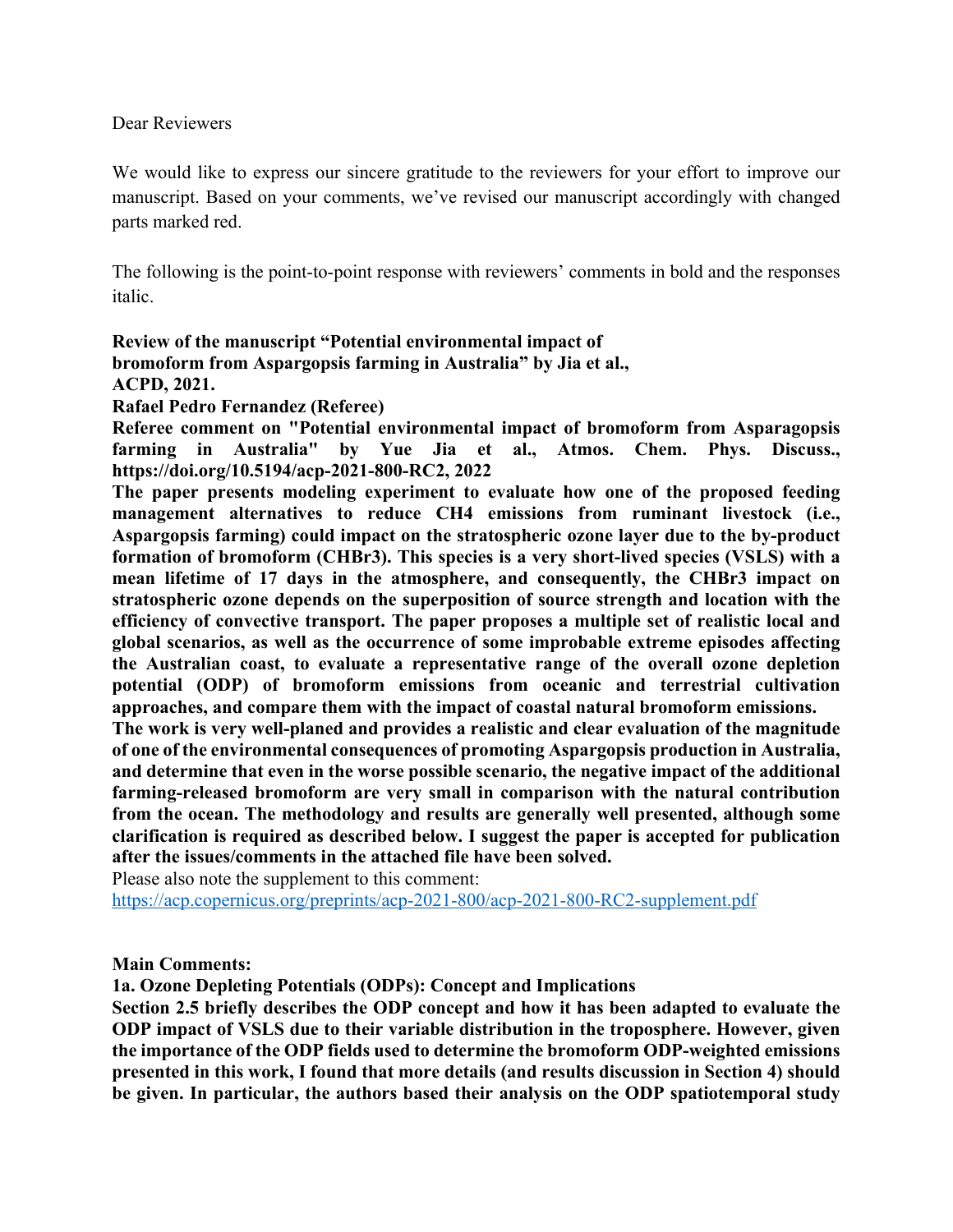**performed by (Pisso et al., 2010) using the same FLEXPART model, but no mention is provided about other approaches to determine the Stratospheric ODP (SODP) for long-lived species that are known to affect both tropospheric and stratospheric ozone (Claxton et al., 2019; Zhang et al., 2020), and why it is important to distinguish the tropospheric and stratospheric ozone impacts of CHBr3.**

*A: The ODP values calculated in Pisso et al. (2010) are SODP as only the impact on stratospheric ozone was considered. To address this comment, we revised the corresponding part in the introduction by adding "Once released into the atmosphere, degraded halogenated VSLSs can catalytically destroy ozone in the troposphere and stratosphere, thus drawing them considerable interest (Engel and Rigby et al., 2018; Zhang et al., 2020).".* 

*Also, in Sec 2.5, the following sentences are added "The ODP for VSLSs can be derived from chemistry-climate or chemistry transport models simulating the changes of ozone due to certain compound (Claxton et al., 2019; Zhang et al., 2020). The trajectory-derived ODP of VSLSs such as CHBr3 is calculated as a function of location and time of the potential emissions (Brioude et al., 2010; Pisso et al., 2010). As for the traditional ODP concept, the time and space dependent ODP describes only the potential of a compound but not its actual damaging effect to the ozone layer* and is independent of the total emissions. It is noteworthy that many VSLSs including CHBr<sub>3</sub> *can impact ozone in the troposphere and stratosphere. As ODPs are used to assess stratospheric ozone depletion only, the contribution of VSLSs to tropospheric ozone destruction needs to be excluded when calculating their ODP (Pisso et al., 2010; Zhang et al., 2020). The trajectory based ODP from Pisso et al. (2010) used in this study, considers only the impact of CHBr3 on the stratospheric ozone instead of the ozone column."*

**Page 15, Lines 326-329 is the only place in the text where I found explicit mention that the product gas contribution of VSLS degradation is not being considered, which is reasonable as the proposed methodology considers only the exponential decay of the emitted source gases. However, this should be at least highlighted again in the conclusions and if possible, an estimation of the magnitude of the neglected tropospheric impact of VSLS product gases and/or how the modeling ozone changes depend on the treatment of VSLS product gases (i.e., Fernandez et al., 2021) could be given.**

*A: In Section 5, we added the following discussion to highlight the missing of product gas contribution "The ODP used in this study, does not include the impact of VSLS product gases. Previous modelling studies have highlighted the role of product gas treatment and their impact on the stratospheric halogen budget (e.g., Fernandez et al., 2021). Including product gas entrainment can lead to up to 30% larger ODP values for CHBr3 (Engel and Rigby et al., 2018; Tegtmeier et al., 2020), thus the ODP-weighted emissions presented here can be up to 30% larger. However, this does not affect our assessment of the potential importance of cultivation induced CHBr3 as the ratios of the impact of each scenario compared with the global ODP-weighted emission remain the same."*

**1b. Ozone Depleting Potentials (ODPs): Methodology**

**The ODP for bromoform is computed by comparing the ozone destruction of CHBr3 compared with the ozone destruction produced by an equivalent mass of CFC-11. However, no CFC-11 sensitivity is mentioned to have been performed for this study. Thus, it is not clear if Fig. 7 is a direct result of the modeling simulations performed in this work, or it is taken from Pisso et al., (2010). If the later is the case (which I believe it is), then, this should**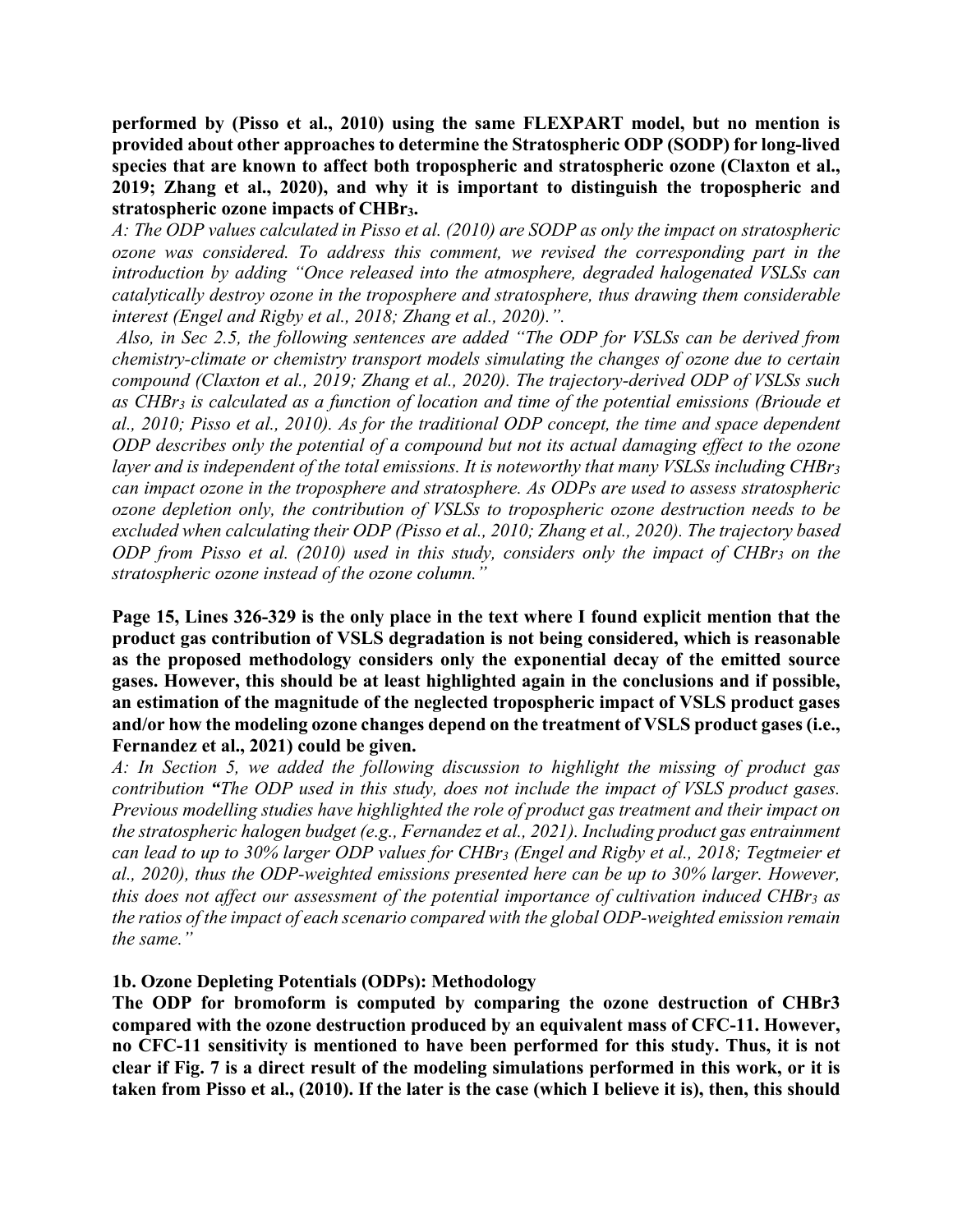#### **be expressed more clearly in the text and proper reference to this study should be given in the caption of Fig. 7.**

*A: In this study, the ODP is taken from Pisso et al., (2010). To clarify this, caption of Fig 7 is revised as "Spatial distribution of the ODP in January and July from Pisso et al. (2010), plotted with interval of 0.01". And the beginning of Sec 4 is also revised as "The ODP distribution from Pisso et al. (2010) for the region around Australia… shown in Figure 7".*

**Page 14, Lines 311-313 explicit says that "ODPs for VSLSs are calculated by means of combining two sources of information: one corresponding to the slow stratospheric branch and the other to the fast tropospheric branch of transport". First, how the tropopause location is determined in the study? Second, is it possible to quantify the contribution of these two branches, and could this be taken as an approximation of the tropospheric and stratospheric influence of CHBr3 farming emissions? Note that one of the main results of the paper is that ODP-weigthed CHBr3 contribution from Aspargopsis farming would be, at most, less than 1% of the natural CHBr3 value (i.e., the Ziska\_Coast scenario); thus properly showing how the ODP values were computed for this particular VSLS should be clear.**

*A: In Pisso et al. (2010), the tropopause is the WMO thermal tropopause was applied. The contributions of the two branches could be quantified but cannot be used as the approximation of the impact on troposphere and stratosphere. While the transport pathways in the troposphere and stratosphere are included, the ODPs are only calculated for the stratosphere chemistry (see also the response to comment 1a).*

#### **Minor Comments:**

## **GENERAL: The number of significant digits used when reporting numbers should be revised throughout the hole text.**

*A: The significant figures all through the manuscript were revised. Rounded values with at most two significant figures are used for description parts, except for specific calculations (e.g. Table 1).* 

#### **P2,L36: What do you mean by "the remains are relatively small"?**

*A: Sorry for the confusion, the sentence has been revised as "The impact of remaining farming scenarios is also relatively small".*

**P2,L37: "less than 0.016%" … is this significant different to less than 0.02%?**

*A: The value is revised as 0.02%, also see the response to the number of significances.*

# **P2,L39: "by 0.48%" … of its initial value, or up to 0.48%?**

*A: revised as "up to ~0.5%"*

**P4,L88: "In consequence, the environmental impact of CHBr3 … needs to be explored and elucidated". As detailed in the main comment, the authors should explicit mention that VSLS influence both the troposphere and stratosphere, and that here only the stratospheric impact is considered.**

*A: The corresponding part in the introduction is revised as "Once released into the atmosphere, degraded halogenated VSLSs could catalytically destroy ozone both in the troposphere and*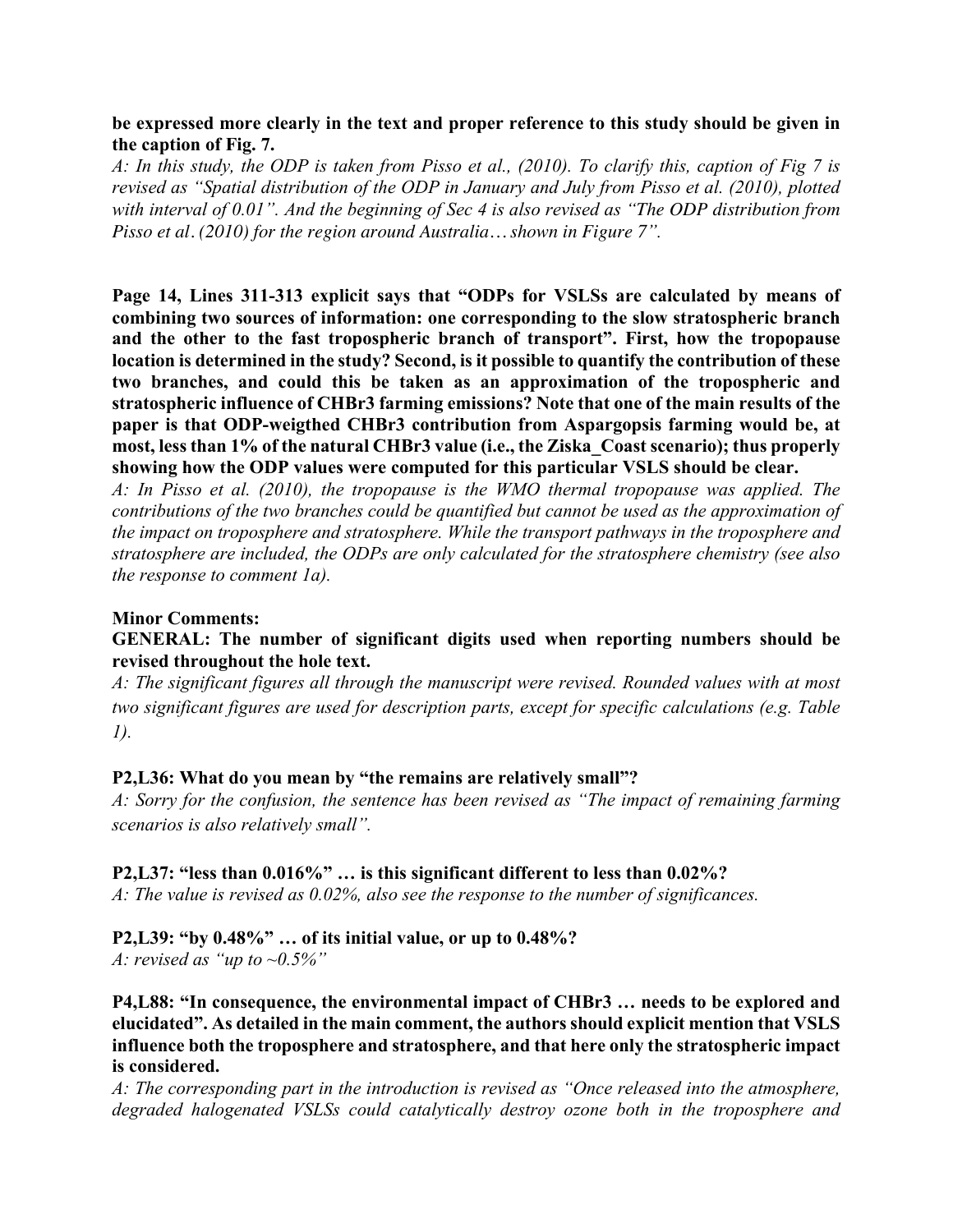*stratosphere, thus drawing them… explored and elucidated. In this study, only the impact on the stratosphere is considered."*

## **P4,L94: I found the paper very informative not only to industry, but also to policy makers and the scientific community.**

*A: Thanks for the reviewer's recognition. The sentence is revised as "Specific objectives were to inform the industry, policy makers, as well as the scientific community on:…"* 

## **P5,L119: 3.4674 x 10⁴. Does this number have 5 significant digits? Please clarify and make it consistent throughout the text.**

A: *The significant figures all through the manuscript were revised. Rounded values with at most two significant figures are used for description parts, except for specific calculations (e.g. Table 1).* 

**P5,L128-130: How did you get the 30 times scaling factor to extrapolate from Australian Aspargopsis production to Global production? And how did you get the 1 Tg DW value? (I could not get that value by multiplying the informed data … I must have missed something).**

*A: As described in the assumption, the Australian feedlot and dairy industries that adopted Aspargopsis is approximately equivalent to 1% of the global feedlot and dairy herds (assumption iii), and 30% of the global feed base would adopt Aspargopsis (assumption i), which results in a scaling factor of 30. As the current annual yield is 34674 Mg DW, the scaled yield to the global scale will be 34674\*30 = 1040220 Mg (~1 Tg).*

**Figure 1: The lat,lon region shown in the Figure is smaller than the rectangle used for computing the average of CHBr3 mixing ratio in Figs. 4 and 6.**

*A: The larger rectangle in Figure 1 is for the convenience of better showing the locations of the farms on the map, otherwise, the locations would be almost at the edge of the plot.* 

**P10,L233: Considering extending the subsection title so it includes the description of the different scenarios. In addition, by looking at Table 1 it is evident that the study was performed for meteorological conditions of year 2018 … But I could not find where in the text this is described (I might have missed it).**

*A: The L246 is revised as "We conduct FLEXPART simulations for year 2018 with different emission scenarios as…" to highlight that the study performed for 2018. The subsection title is changed to "2.4 Emission Scenarios for FLEXPART Simulations".*

**P11,L263 and Table 1: The total CHBr3 emission within the background scenario considers the well-established Ziska emission inventory, and is mentioned to consider "all 1 x1 grid cells directly neighboring the coastline", which accounts for 3109 Mg (Table 1). How large are the Ziska emissions for a small region of the size of area of Geraldton, Triabunna or Yamba? Similarly, how large are the Ziska\_coast emissions if they are compared to the total Ziska emission on the Australian domain [10 -45 S, 105 -165 E] if both coastal and openocean grid-cells are considered?**

*A: The Ziska emissions on the domain for coastal and open ocean (also with shelf) are 3109 Mg and 2047 Mg, respectively. It is not reasonable to compute the Ziska emission on the locations of farming as some farms are terrestrial. However, if we assume all the farms are Geraldton-like (i.e.*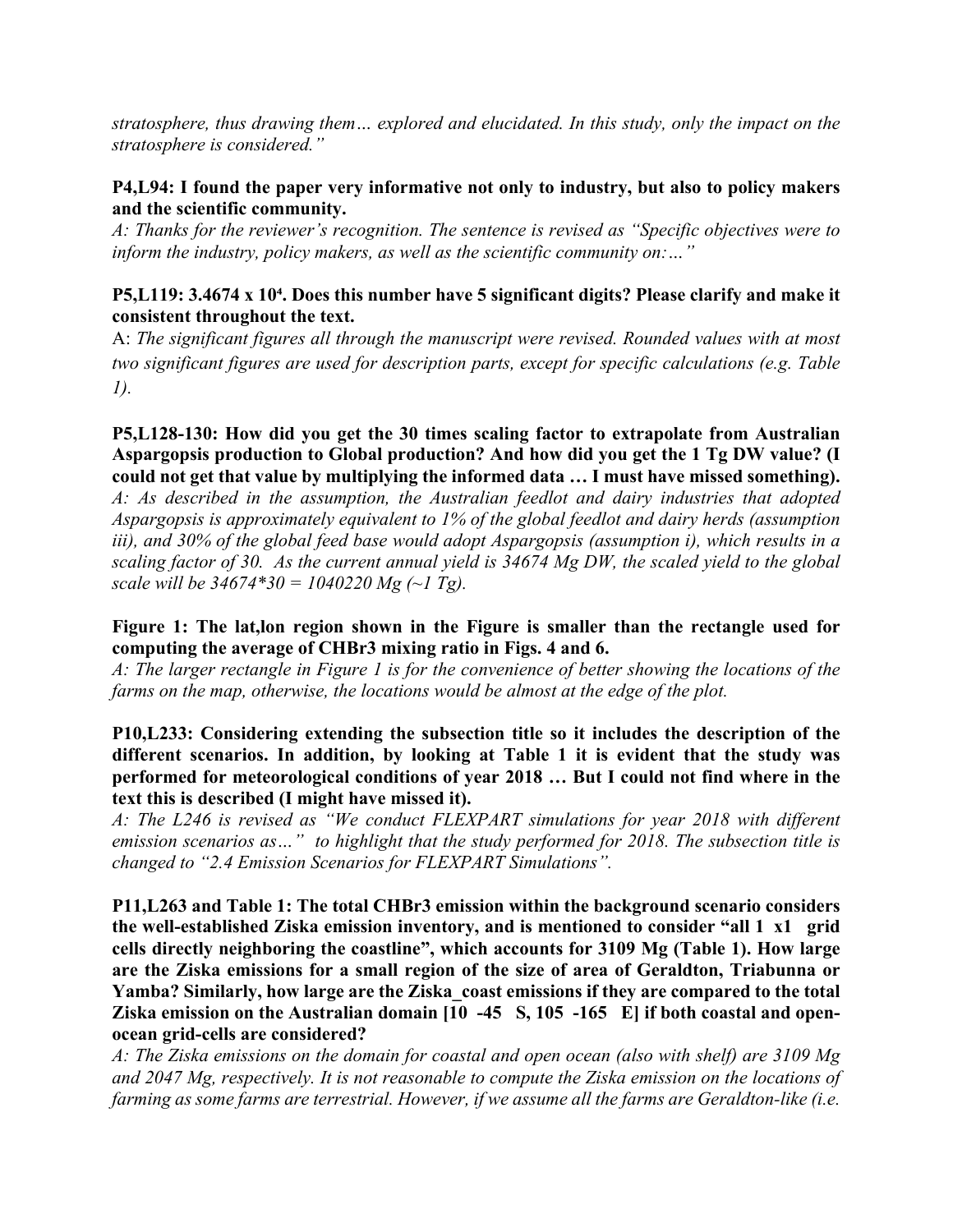*all grown in the open ocean), the Ziska emission in Geraldton, Yamba and Triabunna will be 843 Mg, 295 Mg, and 676 Mg, respectively. To address this comment, these numbers due to Ziska emission are added to Section 2.4 with the sentence "Note that it is not reasonable to compute the Ziska emission on the locations of farming as some farms are terrestrial. However, if we assume all the farms are Geraldton-like (i.e., all grown in the open ocean), the Ziska emission in Geraldton, Yamba and Triabunna will be 843 Mg, 295 Mg, and 676 Mg, respectively."*

## **P14,L311: The 20 days lifetime of the VSLS species considered in Pisso et al., (2010), should be mentioned here.**

*A: The sentence is revised as "…VSLS with a lifetime of 20 days, which is very similar to that…"*

**P15,L321-323: "In this study, we present the ODP-weighted emissions, which combine the information of the ODP and surface emissions and are calculated by multiplying the CHBr3 emissions with the trajectory-derived ODP at each grid point". Does Pisso et al., (2010) provide independent ODP values for each model grid-point and individual trajectory? Please see my main comment regarding this point.**

*A: The ODP values from Pisso et al. (2010) are calculated for each grid on the emission map. The values for each grid are given instead for every trajectory.* 

**P15,L344 and Fig. 3a: The figure is fine, and is clear that the annual emission for the different growth periods are equivalent, but the text seems to imply that this is a new result of the study. However, these equivalent values is just a confirmation of the assumed condition that all farming scenarios for Australia must have the same total emission. This should be clarified in the text.**

*A: To clarify this, we replaced "reveal" with "show", and "indicating" is replaced with "confirming" to reinforce that this part is a conformation.*

**P16,L363: "which leads to emissions of 27 Mg (0.1 Mmol) CHBr3 per year for the targeted final yield". How do you relate this 27 Mg CHBr3 per year with the aprox. 9 Mg CHBr3 annual emission derived from Fig. 3a? Shouldn't this values be identical? Is it needed to multiply by the bromine atomicity of bromoform (3)?. Please make it clear.**

*A: The emission 9Mg from Fig 3a is based on 11558 Mg DW, which is the total annual yield of one farm. For three farm locations: Geraldton, Yamba, and Triabunna, the total annual emission will be 9Mg \*3 =27 Mg.*

#### **Figure 3 caption: "… under different growth rates and similar initialbiomass and growth period". Please make the caption as informative as possible.**

*A: The caption is revised as "Figure 3. The annual release of CHBr3 (Mg yr-1 ) from: a) same growth rate (5%) for different growth periods; and b) under different growth rates but with same initial biomass, both a) and b) are obtained with a total annual yield of 11558 Mg DW."*

## **P19,L430: "and signals with comparable magnitudes are found at 15 km". The magnitudes are comparable, but I expect this signals affect much smaller regions due to the localized source. Is this the case? If so, please make it explicit for the reader.**

*A: The sentence is revised as "…and signals with comparable magnitudes, though with smaller coverage, are found at 15 km."*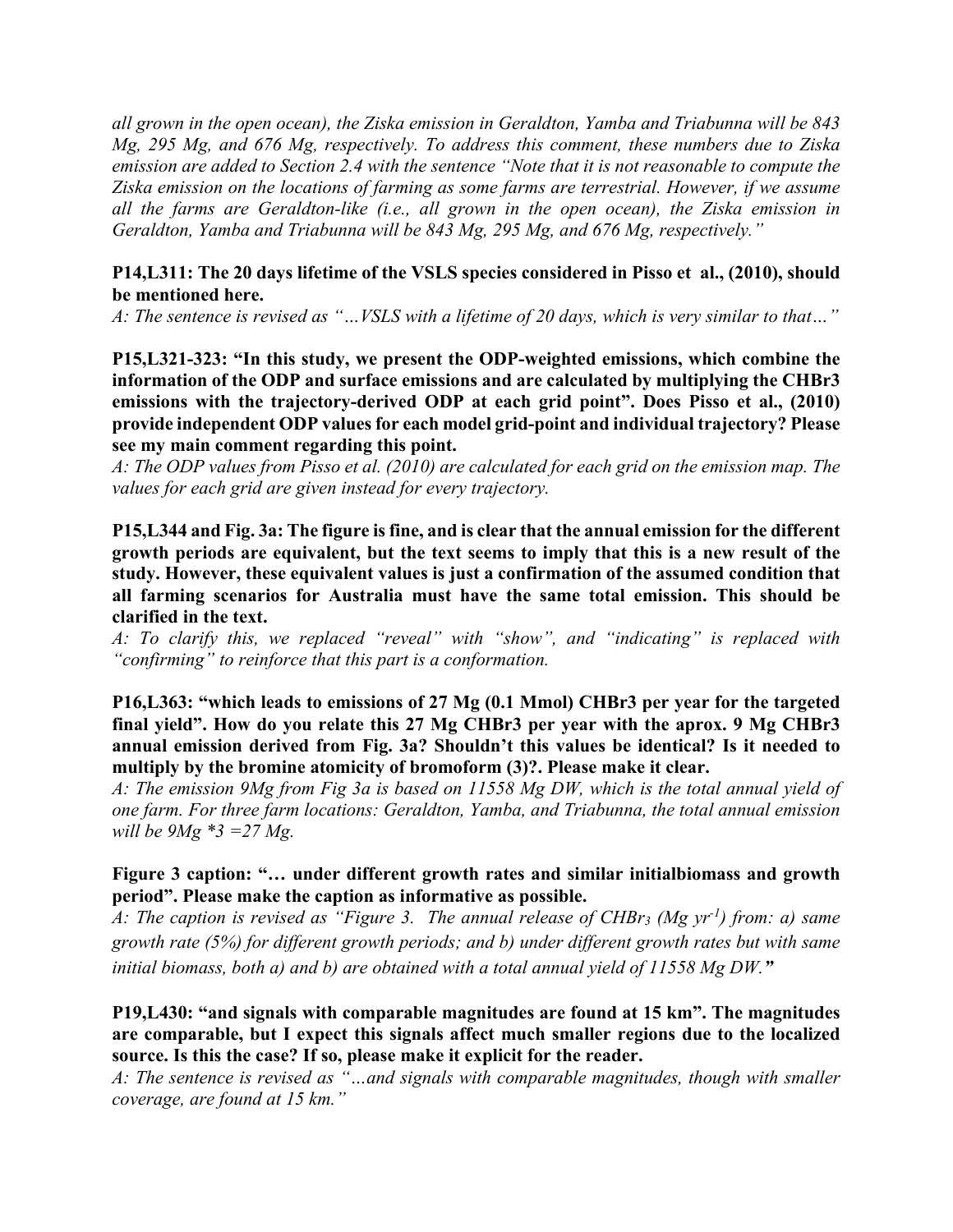# **Figs. 4 and 5: Is the color scale maximum value correct? i.e. 0.05 ppt for Fig. 4 and 0.10 ppt for Fig. 5? How large are the maximum values within the MBL? I would expect them to be much larger than the maximum value of the scale.**

*A: The difference of the color scales between Fig 4 and 5 is due to the averaging over the domain, which leads to smaller mean values. Also, for the convenience of comparing the signals due to each emission scenario, especially in the free troposphere and stratosphere, we chose smaller color scale in Fig 4. The maximum value due to Ziska\_Coast in the MBL is ~0.15 ppt.*

# **The caption of Fig. 4 should also explicitly indicate that it refers to Global scenarios.**

*A: The caption for Figure 4 is revised as "Altitude-time cross-sections of CHBr3 mixing ratio averaged over [10°-45° S, 105°-165° E] from Global Scenarios: a) GTY\_O60\_30x, b) GTY\_O96\_Jan\_30x, c) GTY\_O96\_Jul\_30x, d) Darwin\_O60 \_30x, and Background Scenario: e) Ziska\_Coast."*

#### **Figure 7: If the units of the scale is a relative value between 0 and 1, please make it explicit.**

*A: The caption of Figure 7 is revised as "Spatial distribution of the ODP in January and July from Pisso et al. (2010), plotted with interval of 0.01"*

# **Figure 8: The bottom-most bar presenting values for the Global Emission, for which of the global scenarios apply?**

*A: The Global Emission is taken from Tegtmeier et al. (2015) as a reference number, not from the emission scenarios in this study. To avoid the confusion, the caption of Fig 8 is revised as "Figure 8. The ODP-weighted emissions of CHBr3 for Global Scenarios (GTY\_O60\_30x and Darwin\_O60\_30x), Australian Scenarios (GTY\_O60 and Darwin\_O60), Coastal Australian emission (Ziska\_Coast), and global ODP-weighted emission for 2005 taken from Tegtmeier et al. (2015) as a reference, note that the x-axis is exponential.*"

#### **Language editing comments:**

## **GENERAL: A language style revision should be performed to the whole text (as well as figure captions), mainly on the unification of past, present and future terms (is, was, will) into a common verbal tense.**

*A: We've revised the verbal tense all through the manuscript.*

# **P2,L26-30: Split the sentence.**

*A: The sentence is split as "In this study, we focus on the impact of CHBr3 on the stratospheric ozone layer resulting from potential emissions from proposed Asparagopsis cultivation in Australia. The impact is assessed by weighting the emissions of CHBr3 with its ozone depletion potential (ODP), which is traditionally defined for long-lived halocarbons but has been also applied to very short-lived substances (VSLSs)."*

#### **P2,L30: DW acronym is not used again in the abstract.**

*A: The acronym DW is removed.*

# **P3,L48: Two blank spaces.**

*A: revised*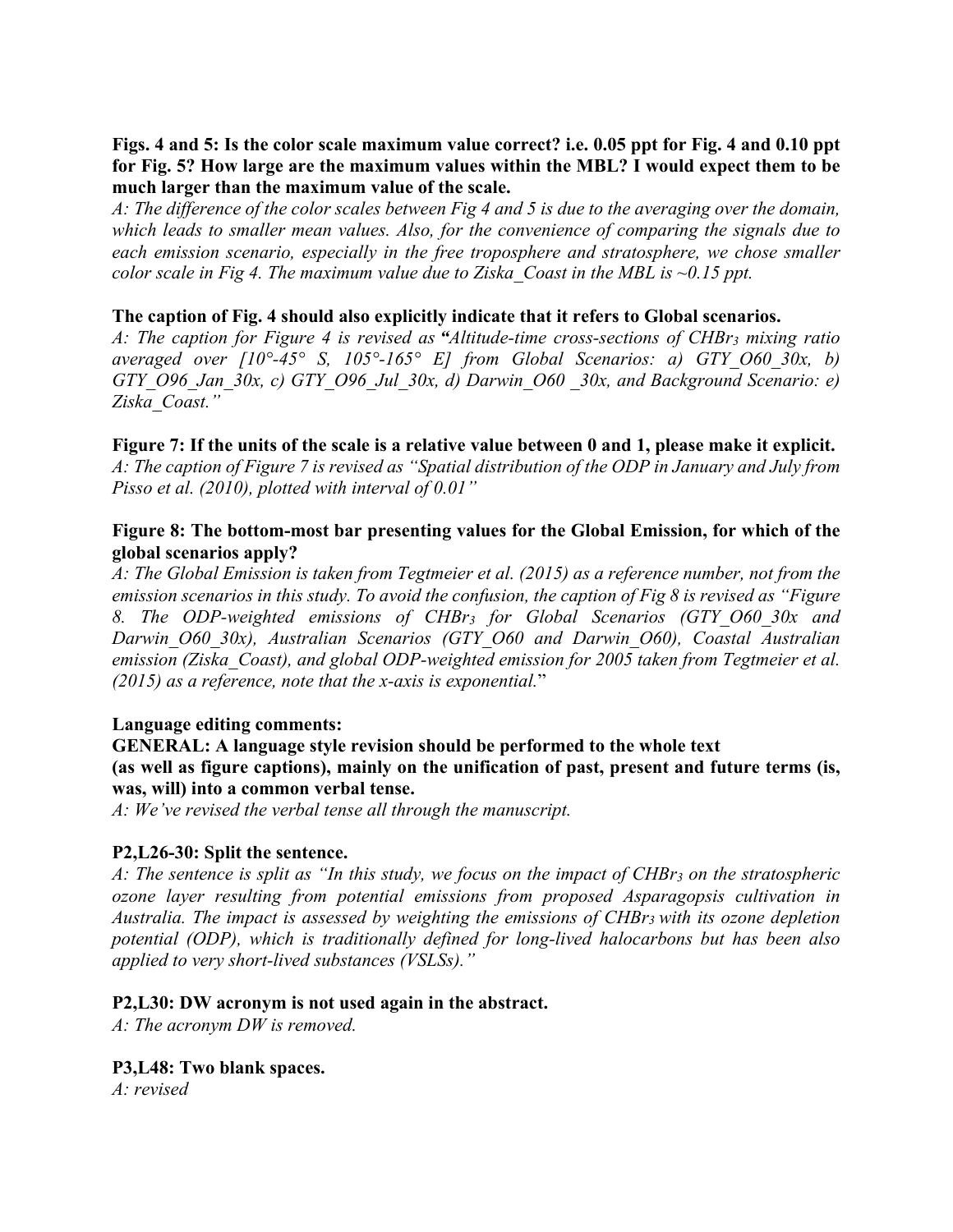# **P3,L64: rephrase "showed the most potential for CH4 production decrease".**

*A: The sentence is revised as "…showed the most potential for reducing CH4 production…"*

# **P9,L189: What do you mean by "as the farming aims at high yielding CHBr3 varieties"?**

*A: The algae in our study are varieties with higher CHBr3 content and yield than those in the wild. To avoid confusion, the sentence is revised as "These content and release rates are higher than those for wild stock algae (Leedham et al., 2013; Nightingale et al., 1995) as the farming aims at algae varieties with high CHBr3 yield."*

#### **P10,L214: "the gradient is between" … it is computed between? It is computed considering …?**

*A: revised as "The gradient is computed between…"*

## **P15, L323-324: "The ODP-weighted emissions provide insight in where and when CHBr3 is emitted that impacts stratospheric ozone (Tegtmeier et al., 2015)". Not sure if the sentence is properly written. Please rephrase.**

*A: The sentence is rephrased as "The ODP-weighted emissions provide insight into key factors of CHBr3 emission (i.e. where and when CHBr3 is emitted) that impact stratospheric ozone (Tegtmeier et al., 2015)."*

# **P15,L329-330: "but has no large impact on the here presented comparison of global ODPweighted CHBr3 emissions with farm-based ODP-weighted CHBr3 emissions.". Please rephrase.**

*A: The sentence is rephrased as "but has no large impact on the comparison between global ODPweighted CHBr3 emissions and farm-based ODP-weighted CHBr3 emissions presented here."*

# **P19,L423: The authors use the terms "destroy" to refer to the impact of cyclone Joyce on the Australian coast. Please consider using a different wording (here and elsewhere).**

*A: The term "destroy" is replaced by "farm could be totally damaged by cyclone Joyce"*

**P23,L488: remove "again"** *A: removed* 

# **P25,L517,520: (here and elsewhere). Use subindex for 3 in CHBr3.**

*A: revised* 

# **P26,L525: "The local CHBr3 emissions from the Asparagopsis farms could be larger than emissions from coastal Australia." The term "local" here is correct, but seems hidden in the sentence and could be reinforced.**

*A: The sentence is revised as "The CHBr3 emissions from the localized Asparagopsis farms".*

References: